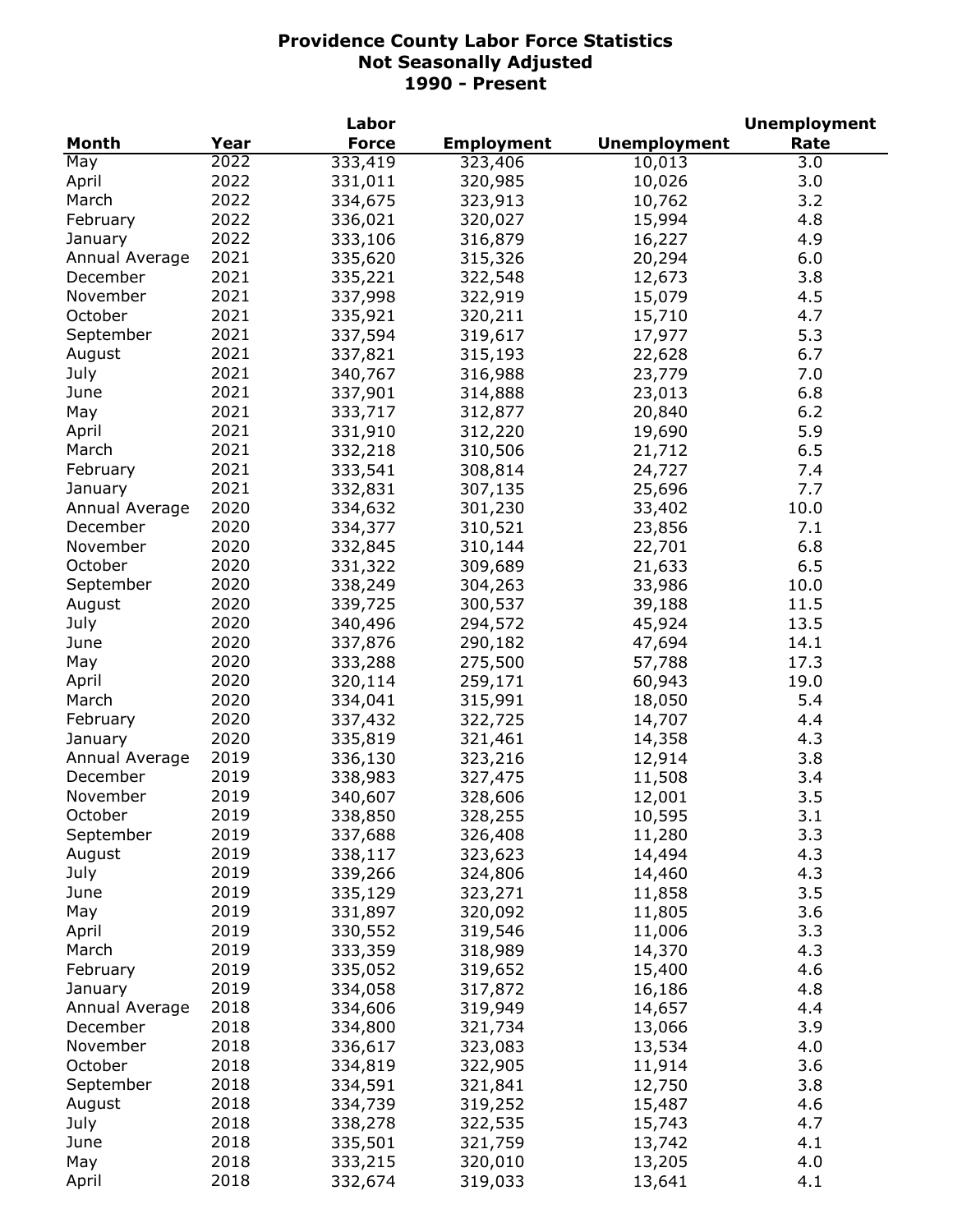|                |      | Labor        |                   |                     | <b>Unemployment</b> |
|----------------|------|--------------|-------------------|---------------------|---------------------|
| Month          | Year | <b>Force</b> | <b>Employment</b> | <b>Unemployment</b> | Rate                |
| March          | 2018 | 333,555      | 317,083           | 16,472              | 4.9                 |
| February       | 2018 | 334,864      | 316,565           | 18,299              | 5.5                 |
| January        | 2018 | 331,620      | 313,585           | 18,035              | 5.4                 |
| Annual Average | 2017 | 332,757      | 316,683           | 16,074              | 4.8                 |
| December       | 2017 | 333,508      | 318,672           | 14,836              | 4.4                 |
| November       | 2017 | 335,080      | 319,188           | 15,892              | 4.7                 |
| October        | 2017 | 333,107      | 318,805           | 14,302              | 4.3                 |
| September      | 2017 | 334,350      | 319,516           | 14,834              | 4.4                 |
| August         | 2017 | 333,576      | 316,275           | 17,301              | 5.2                 |
| July           | 2017 | 335,473      | 317,970           | 17,503              | 5.2                 |
| June           | 2017 | 333,010      | 317,917           | 15,093              | 4.5                 |
| May            | 2017 | 330,025      | 315,642           | 14,383              | 4.4                 |
|                | 2017 |              |                   |                     |                     |
| April          |      | 330,426      | 315,959           | 14,467              | 4.4                 |
| March          | 2017 | 331,585      | 314,792           | 16,793              | 5.1                 |
| February       | 2017 | 332,094      | 313,618           | 18,476              | 5.6                 |
| January        | 2017 | 330,852      | 311,845           | 19,007              | 5.7                 |
| Annual Average | 2016 | 323,196      | 305,286           | 17,910              | 5.5                 |
| December       | 2016 | 323,758      | 308,546           | 15,212              | 4.7                 |
| November       | 2016 | 324,712      | 309,101           | 15,611              | 4.8                 |
| October        | 2016 | 323,861      | 308,218           | 15,643              | 4.8                 |
| September      | 2016 | 322,856      | 306,155           | 16,701              | 5.2                 |
| August         | 2016 | 324,632      | 305,599           | 19,033              | 5.9                 |
| July           | 2016 | 326,456      | 307,132           | 19,324              | 5.9                 |
| June           | 2016 | 324,959      | 307,089           | 17,870              | 5.5                 |
| May            | 2016 | 320,905      | 303,468           | 17,437              | 5.4                 |
| April          | 2016 | 321,345      | 303,997           | 17,348              | 5.4                 |
| March          | 2016 | 322,092      | 302,726           | 19,366              | 6.0                 |
| February       | 2016 | 322,198      | 301,658           | 20,540              | 6.4                 |
| January        | 2016 | 320,576      | 299,745           | 20,831              | 6.5                 |
| Annual Average | 2015 | 324,384      | 303,657           | 20,727              | 6.4                 |
| December       | 2015 | 323,891      | 305,549           | 18,342              | 5.7                 |
| November       | 2015 | 324,363      | 305,203           | 19,160              | 5.9                 |
| October        | 2015 | 323,305      | 305,080           | 18,225              | 5.6                 |
| September      | 2015 | 321,978      | 303,545           | 18,433              | 5.7                 |
| August         | 2015 | 324,855      | 303,802           | 21,053              | 6.5                 |
| July           | 2015 | 327,054      | 305,253           | 21,801              | 6.7                 |
| June           | 2015 | 326,371      | 305,836           | 20,535              | 6.3                 |
| May            | 2015 | 324,955      | 303,711           | 21,244              | 6.5                 |
| April          | 2015 | 323,174      | 303,501           | 19,673              | 6.1                 |
| March          | 2015 | 323,322      | 301,190           | 22,132              | 6.8                 |
| February       | 2015 | 324,751      | 301,276           | 23,475              | 7.2                 |
|                | 2015 |              |                   | 24,654              | 7.6                 |
| January        |      | 324,589      | 299,935           |                     |                     |
| Annual Average | 2014 | 325,022      | 298,306           | 26,716              | 8.2                 |
| December       | 2014 | 325,009      | 303,521           | 21,488              | 6.6                 |
| November       | 2014 | 326,398      | 303,124           | 23,274              | 7.1                 |
| October        | 2014 | 325,938      | 303,192           | 22,746              | 7.0                 |
| September      | 2014 | 324,680      | 300,177           | 24,503              | 7.5                 |
| August         | 2014 | 327,279      | 299,746           | 27,533              | 8.4                 |
| July           | 2014 | 328,840      | 300,375           | 28,465              | 8.7                 |
| June           | 2014 | 326,998      | 300,824           | 26,174              | 8.0                 |
| May            | 2014 | 323,587      | 296,423           | 27,164              | 8.4                 |
| April          | 2014 | 321,455      | 295,556           | 25,899              | 8.1                 |
| March          | 2014 | 323,385      | 293,362           | 30,023              | 9.3                 |
| February       | 2014 | 324,032      | 292,786           | 31,246              | 9.6                 |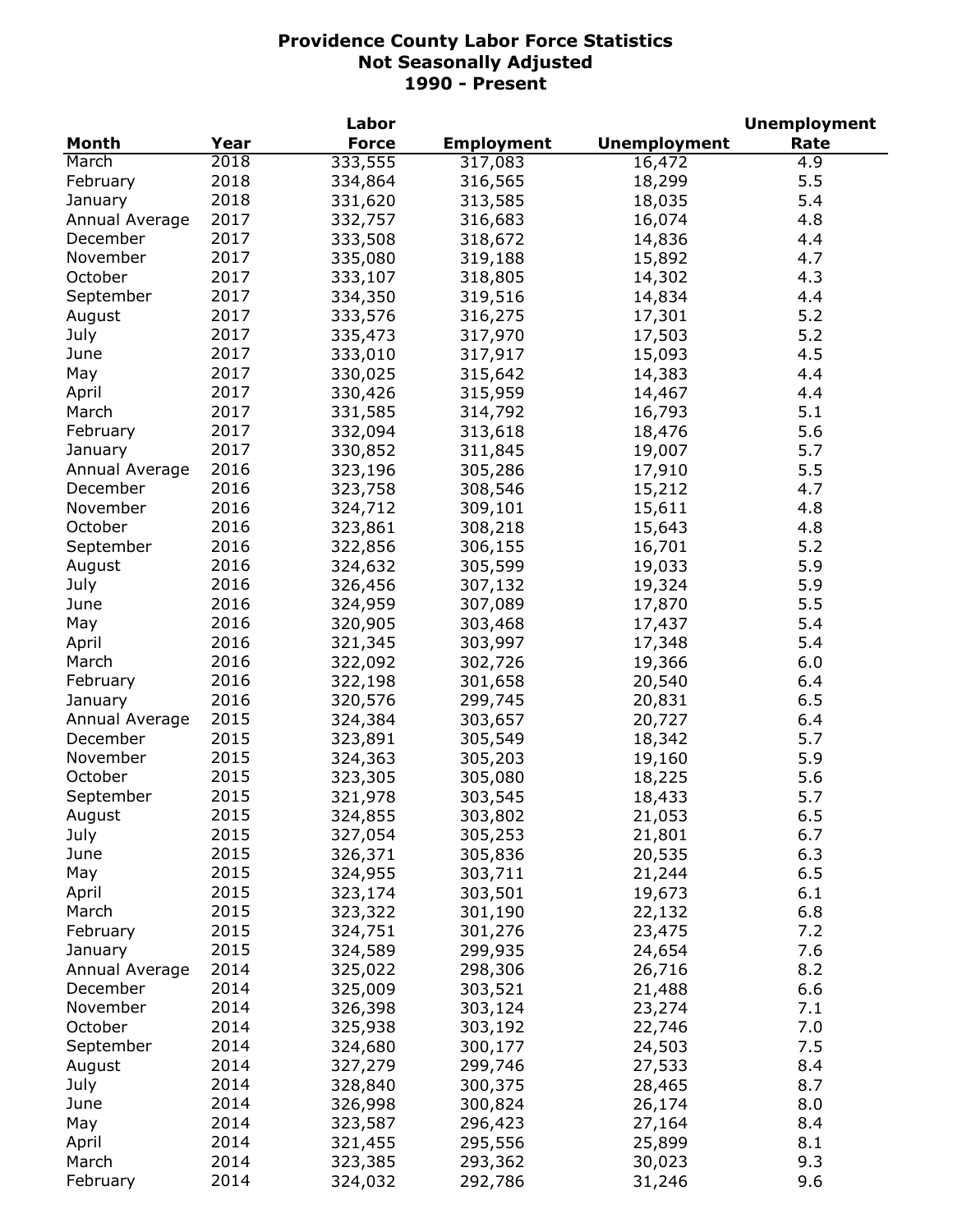| <b>Month</b><br><b>Force</b><br><b>Unemployment</b><br>Year<br><b>Employment</b><br>Rate<br>2014<br>322, 656<br>9.9<br>290,583<br>January<br>32,073<br>2013<br>10.0<br>Annual Average<br>325,702<br>293,165<br>32,537<br>2013<br>December<br>323,973<br>294,649<br>29,324<br>9.1<br>2013<br>9.3<br>November<br>295,693<br>30,375<br>326,068<br>2013<br>October<br>325,439<br>294,176<br>31,263<br>9.6<br>2013<br>9.8<br>September<br>325,822<br>293,938<br>31,884<br>2013<br>326,913<br>293,084<br>33,829<br>10.3<br>August<br>2013<br>10.6<br>July<br>329,749<br>294,859<br>34,890<br>2013<br>June<br>329,015<br>295,537<br>33,478<br>10.2<br>2013<br>292,021<br>May<br>324,557<br>32,536<br>10.0<br>2013<br>322,742<br>9.5<br>291,969<br>30,773<br>April<br>2013<br>322,713<br>32,430<br>10.0<br>March<br>290,283<br>2013<br>325,441<br>33,950<br>February<br>291,491<br>10.4<br>2013<br>325,996<br>35,712<br>290,284<br>11.0<br>January<br>2012<br>326,755<br>35,203<br>Annual Average<br>291,552<br>10.8<br>2012<br>9.7<br>December<br>329,022<br>296,968<br>32,054<br>2012<br>9.8<br>November<br>328,969<br>296,635<br>32,334<br>2012<br>October<br>10.0<br>330,705<br>297,744<br>32,961<br>2012<br>September<br>295,206<br>328,583<br>33,377<br>10.2<br>2012<br>292,875<br>August<br>328,985<br>36,110<br>11.0<br>2012<br>July<br>330,830<br>292,716<br>38,114<br>11.5<br>2012<br>June<br>328,996<br>292,814<br>36,182<br>11.0<br>2012<br>May<br>324,931<br>289,786<br>35,145<br>10.8<br>2012<br>321,525<br>287,890<br>33,635<br>10.5<br>April<br>2012<br>March<br>322,297<br>286,089<br>36,208<br>11.2<br>2012<br>323,505<br>37,971<br>February<br>285,534<br>11.7<br>2012<br>322,717<br>38,350<br>January<br>284,367<br>11.9<br>2011<br>327,303<br>289,337<br>37,966<br>11.6<br>Annual Average<br>2011<br>326,291<br>36,020<br>December<br>290,271<br>11.0<br>2011<br>327,868<br>291,356<br>36,512<br>November<br>11.1<br>2011<br>October<br>327,806<br>290,901<br>36,905<br>11.3<br>2011<br>September<br>326,691<br>289,239<br>37,452<br>11.5<br>2011<br>328,523<br>289,566<br>38,957<br>11.9<br>2011<br>July<br>329,951<br>289,857<br>40,094<br>12.2<br>2011<br>11.5<br>291,412<br>329,305<br>37,893<br>2011<br>May<br>11.4<br>325,789<br>288,728<br>37,061<br>2011<br>11.2<br>April<br>325,540<br>289,171<br>36,369<br>2011<br>March<br>325,783<br>287,492<br>38,291<br>11.8<br>2011<br>326,250<br>286,904<br>39,346<br>12.1<br>February<br>2011<br>327,839<br>40,696<br>12.4<br>January<br>287,143<br>2010<br>Annual Average<br>331,760<br>40,568<br>12.2<br>291,192<br>2010<br>December<br>330,594<br>292,243<br>38,351<br>11.6<br>2010<br>November<br>332,251<br>292,594<br>39,657<br>11.9<br>2010<br>292,829<br>38,358<br>October<br>331,187<br>11.6<br>2010<br>331,763<br>September<br>293,080<br>38,683<br>11.7<br>2010<br>335,208<br>August<br>293,869<br>41,339<br>12.3<br>2010<br>335,933<br>July<br>294,242<br>41,691<br>12.4<br>2010<br>333,315<br>293,851<br>39,464<br>11.8<br>June<br>2010<br>12.1<br>May<br>330,651<br>290,579<br>40,072<br>2010<br>12.2<br>April<br>330,964<br>290,724<br>40,240 |                |      | Labor   |         |        | <b>Unemployment</b> |
|----------------------------------------------------------------------------------------------------------------------------------------------------------------------------------------------------------------------------------------------------------------------------------------------------------------------------------------------------------------------------------------------------------------------------------------------------------------------------------------------------------------------------------------------------------------------------------------------------------------------------------------------------------------------------------------------------------------------------------------------------------------------------------------------------------------------------------------------------------------------------------------------------------------------------------------------------------------------------------------------------------------------------------------------------------------------------------------------------------------------------------------------------------------------------------------------------------------------------------------------------------------------------------------------------------------------------------------------------------------------------------------------------------------------------------------------------------------------------------------------------------------------------------------------------------------------------------------------------------------------------------------------------------------------------------------------------------------------------------------------------------------------------------------------------------------------------------------------------------------------------------------------------------------------------------------------------------------------------------------------------------------------------------------------------------------------------------------------------------------------------------------------------------------------------------------------------------------------------------------------------------------------------------------------------------------------------------------------------------------------------------------------------------------------------------------------------------------------------------------------------------------------------------------------------------------------------------------------------------------------------------------------------------------------------------------------------------------------------------------------------------------------------------------------------------------------------------------------------------------------------------------------------------------------------------------------------------------------------------------------------------------------------------------------------------------------------------------------------------------------------|----------------|------|---------|---------|--------|---------------------|
|                                                                                                                                                                                                                                                                                                                                                                                                                                                                                                                                                                                                                                                                                                                                                                                                                                                                                                                                                                                                                                                                                                                                                                                                                                                                                                                                                                                                                                                                                                                                                                                                                                                                                                                                                                                                                                                                                                                                                                                                                                                                                                                                                                                                                                                                                                                                                                                                                                                                                                                                                                                                                                                                                                                                                                                                                                                                                                                                                                                                                                                                                                                            |                |      |         |         |        |                     |
|                                                                                                                                                                                                                                                                                                                                                                                                                                                                                                                                                                                                                                                                                                                                                                                                                                                                                                                                                                                                                                                                                                                                                                                                                                                                                                                                                                                                                                                                                                                                                                                                                                                                                                                                                                                                                                                                                                                                                                                                                                                                                                                                                                                                                                                                                                                                                                                                                                                                                                                                                                                                                                                                                                                                                                                                                                                                                                                                                                                                                                                                                                                            |                |      |         |         |        |                     |
|                                                                                                                                                                                                                                                                                                                                                                                                                                                                                                                                                                                                                                                                                                                                                                                                                                                                                                                                                                                                                                                                                                                                                                                                                                                                                                                                                                                                                                                                                                                                                                                                                                                                                                                                                                                                                                                                                                                                                                                                                                                                                                                                                                                                                                                                                                                                                                                                                                                                                                                                                                                                                                                                                                                                                                                                                                                                                                                                                                                                                                                                                                                            |                |      |         |         |        |                     |
|                                                                                                                                                                                                                                                                                                                                                                                                                                                                                                                                                                                                                                                                                                                                                                                                                                                                                                                                                                                                                                                                                                                                                                                                                                                                                                                                                                                                                                                                                                                                                                                                                                                                                                                                                                                                                                                                                                                                                                                                                                                                                                                                                                                                                                                                                                                                                                                                                                                                                                                                                                                                                                                                                                                                                                                                                                                                                                                                                                                                                                                                                                                            |                |      |         |         |        |                     |
|                                                                                                                                                                                                                                                                                                                                                                                                                                                                                                                                                                                                                                                                                                                                                                                                                                                                                                                                                                                                                                                                                                                                                                                                                                                                                                                                                                                                                                                                                                                                                                                                                                                                                                                                                                                                                                                                                                                                                                                                                                                                                                                                                                                                                                                                                                                                                                                                                                                                                                                                                                                                                                                                                                                                                                                                                                                                                                                                                                                                                                                                                                                            |                |      |         |         |        |                     |
|                                                                                                                                                                                                                                                                                                                                                                                                                                                                                                                                                                                                                                                                                                                                                                                                                                                                                                                                                                                                                                                                                                                                                                                                                                                                                                                                                                                                                                                                                                                                                                                                                                                                                                                                                                                                                                                                                                                                                                                                                                                                                                                                                                                                                                                                                                                                                                                                                                                                                                                                                                                                                                                                                                                                                                                                                                                                                                                                                                                                                                                                                                                            |                |      |         |         |        |                     |
|                                                                                                                                                                                                                                                                                                                                                                                                                                                                                                                                                                                                                                                                                                                                                                                                                                                                                                                                                                                                                                                                                                                                                                                                                                                                                                                                                                                                                                                                                                                                                                                                                                                                                                                                                                                                                                                                                                                                                                                                                                                                                                                                                                                                                                                                                                                                                                                                                                                                                                                                                                                                                                                                                                                                                                                                                                                                                                                                                                                                                                                                                                                            |                |      |         |         |        |                     |
|                                                                                                                                                                                                                                                                                                                                                                                                                                                                                                                                                                                                                                                                                                                                                                                                                                                                                                                                                                                                                                                                                                                                                                                                                                                                                                                                                                                                                                                                                                                                                                                                                                                                                                                                                                                                                                                                                                                                                                                                                                                                                                                                                                                                                                                                                                                                                                                                                                                                                                                                                                                                                                                                                                                                                                                                                                                                                                                                                                                                                                                                                                                            |                |      |         |         |        |                     |
|                                                                                                                                                                                                                                                                                                                                                                                                                                                                                                                                                                                                                                                                                                                                                                                                                                                                                                                                                                                                                                                                                                                                                                                                                                                                                                                                                                                                                                                                                                                                                                                                                                                                                                                                                                                                                                                                                                                                                                                                                                                                                                                                                                                                                                                                                                                                                                                                                                                                                                                                                                                                                                                                                                                                                                                                                                                                                                                                                                                                                                                                                                                            |                |      |         |         |        |                     |
|                                                                                                                                                                                                                                                                                                                                                                                                                                                                                                                                                                                                                                                                                                                                                                                                                                                                                                                                                                                                                                                                                                                                                                                                                                                                                                                                                                                                                                                                                                                                                                                                                                                                                                                                                                                                                                                                                                                                                                                                                                                                                                                                                                                                                                                                                                                                                                                                                                                                                                                                                                                                                                                                                                                                                                                                                                                                                                                                                                                                                                                                                                                            |                |      |         |         |        |                     |
|                                                                                                                                                                                                                                                                                                                                                                                                                                                                                                                                                                                                                                                                                                                                                                                                                                                                                                                                                                                                                                                                                                                                                                                                                                                                                                                                                                                                                                                                                                                                                                                                                                                                                                                                                                                                                                                                                                                                                                                                                                                                                                                                                                                                                                                                                                                                                                                                                                                                                                                                                                                                                                                                                                                                                                                                                                                                                                                                                                                                                                                                                                                            |                |      |         |         |        |                     |
|                                                                                                                                                                                                                                                                                                                                                                                                                                                                                                                                                                                                                                                                                                                                                                                                                                                                                                                                                                                                                                                                                                                                                                                                                                                                                                                                                                                                                                                                                                                                                                                                                                                                                                                                                                                                                                                                                                                                                                                                                                                                                                                                                                                                                                                                                                                                                                                                                                                                                                                                                                                                                                                                                                                                                                                                                                                                                                                                                                                                                                                                                                                            |                |      |         |         |        |                     |
|                                                                                                                                                                                                                                                                                                                                                                                                                                                                                                                                                                                                                                                                                                                                                                                                                                                                                                                                                                                                                                                                                                                                                                                                                                                                                                                                                                                                                                                                                                                                                                                                                                                                                                                                                                                                                                                                                                                                                                                                                                                                                                                                                                                                                                                                                                                                                                                                                                                                                                                                                                                                                                                                                                                                                                                                                                                                                                                                                                                                                                                                                                                            |                |      |         |         |        |                     |
|                                                                                                                                                                                                                                                                                                                                                                                                                                                                                                                                                                                                                                                                                                                                                                                                                                                                                                                                                                                                                                                                                                                                                                                                                                                                                                                                                                                                                                                                                                                                                                                                                                                                                                                                                                                                                                                                                                                                                                                                                                                                                                                                                                                                                                                                                                                                                                                                                                                                                                                                                                                                                                                                                                                                                                                                                                                                                                                                                                                                                                                                                                                            |                |      |         |         |        |                     |
|                                                                                                                                                                                                                                                                                                                                                                                                                                                                                                                                                                                                                                                                                                                                                                                                                                                                                                                                                                                                                                                                                                                                                                                                                                                                                                                                                                                                                                                                                                                                                                                                                                                                                                                                                                                                                                                                                                                                                                                                                                                                                                                                                                                                                                                                                                                                                                                                                                                                                                                                                                                                                                                                                                                                                                                                                                                                                                                                                                                                                                                                                                                            |                |      |         |         |        |                     |
|                                                                                                                                                                                                                                                                                                                                                                                                                                                                                                                                                                                                                                                                                                                                                                                                                                                                                                                                                                                                                                                                                                                                                                                                                                                                                                                                                                                                                                                                                                                                                                                                                                                                                                                                                                                                                                                                                                                                                                                                                                                                                                                                                                                                                                                                                                                                                                                                                                                                                                                                                                                                                                                                                                                                                                                                                                                                                                                                                                                                                                                                                                                            |                |      |         |         |        |                     |
|                                                                                                                                                                                                                                                                                                                                                                                                                                                                                                                                                                                                                                                                                                                                                                                                                                                                                                                                                                                                                                                                                                                                                                                                                                                                                                                                                                                                                                                                                                                                                                                                                                                                                                                                                                                                                                                                                                                                                                                                                                                                                                                                                                                                                                                                                                                                                                                                                                                                                                                                                                                                                                                                                                                                                                                                                                                                                                                                                                                                                                                                                                                            |                |      |         |         |        |                     |
|                                                                                                                                                                                                                                                                                                                                                                                                                                                                                                                                                                                                                                                                                                                                                                                                                                                                                                                                                                                                                                                                                                                                                                                                                                                                                                                                                                                                                                                                                                                                                                                                                                                                                                                                                                                                                                                                                                                                                                                                                                                                                                                                                                                                                                                                                                                                                                                                                                                                                                                                                                                                                                                                                                                                                                                                                                                                                                                                                                                                                                                                                                                            |                |      |         |         |        |                     |
|                                                                                                                                                                                                                                                                                                                                                                                                                                                                                                                                                                                                                                                                                                                                                                                                                                                                                                                                                                                                                                                                                                                                                                                                                                                                                                                                                                                                                                                                                                                                                                                                                                                                                                                                                                                                                                                                                                                                                                                                                                                                                                                                                                                                                                                                                                                                                                                                                                                                                                                                                                                                                                                                                                                                                                                                                                                                                                                                                                                                                                                                                                                            |                |      |         |         |        |                     |
|                                                                                                                                                                                                                                                                                                                                                                                                                                                                                                                                                                                                                                                                                                                                                                                                                                                                                                                                                                                                                                                                                                                                                                                                                                                                                                                                                                                                                                                                                                                                                                                                                                                                                                                                                                                                                                                                                                                                                                                                                                                                                                                                                                                                                                                                                                                                                                                                                                                                                                                                                                                                                                                                                                                                                                                                                                                                                                                                                                                                                                                                                                                            |                |      |         |         |        |                     |
|                                                                                                                                                                                                                                                                                                                                                                                                                                                                                                                                                                                                                                                                                                                                                                                                                                                                                                                                                                                                                                                                                                                                                                                                                                                                                                                                                                                                                                                                                                                                                                                                                                                                                                                                                                                                                                                                                                                                                                                                                                                                                                                                                                                                                                                                                                                                                                                                                                                                                                                                                                                                                                                                                                                                                                                                                                                                                                                                                                                                                                                                                                                            |                |      |         |         |        |                     |
|                                                                                                                                                                                                                                                                                                                                                                                                                                                                                                                                                                                                                                                                                                                                                                                                                                                                                                                                                                                                                                                                                                                                                                                                                                                                                                                                                                                                                                                                                                                                                                                                                                                                                                                                                                                                                                                                                                                                                                                                                                                                                                                                                                                                                                                                                                                                                                                                                                                                                                                                                                                                                                                                                                                                                                                                                                                                                                                                                                                                                                                                                                                            |                |      |         |         |        |                     |
|                                                                                                                                                                                                                                                                                                                                                                                                                                                                                                                                                                                                                                                                                                                                                                                                                                                                                                                                                                                                                                                                                                                                                                                                                                                                                                                                                                                                                                                                                                                                                                                                                                                                                                                                                                                                                                                                                                                                                                                                                                                                                                                                                                                                                                                                                                                                                                                                                                                                                                                                                                                                                                                                                                                                                                                                                                                                                                                                                                                                                                                                                                                            |                |      |         |         |        |                     |
|                                                                                                                                                                                                                                                                                                                                                                                                                                                                                                                                                                                                                                                                                                                                                                                                                                                                                                                                                                                                                                                                                                                                                                                                                                                                                                                                                                                                                                                                                                                                                                                                                                                                                                                                                                                                                                                                                                                                                                                                                                                                                                                                                                                                                                                                                                                                                                                                                                                                                                                                                                                                                                                                                                                                                                                                                                                                                                                                                                                                                                                                                                                            |                |      |         |         |        |                     |
|                                                                                                                                                                                                                                                                                                                                                                                                                                                                                                                                                                                                                                                                                                                                                                                                                                                                                                                                                                                                                                                                                                                                                                                                                                                                                                                                                                                                                                                                                                                                                                                                                                                                                                                                                                                                                                                                                                                                                                                                                                                                                                                                                                                                                                                                                                                                                                                                                                                                                                                                                                                                                                                                                                                                                                                                                                                                                                                                                                                                                                                                                                                            |                |      |         |         |        |                     |
|                                                                                                                                                                                                                                                                                                                                                                                                                                                                                                                                                                                                                                                                                                                                                                                                                                                                                                                                                                                                                                                                                                                                                                                                                                                                                                                                                                                                                                                                                                                                                                                                                                                                                                                                                                                                                                                                                                                                                                                                                                                                                                                                                                                                                                                                                                                                                                                                                                                                                                                                                                                                                                                                                                                                                                                                                                                                                                                                                                                                                                                                                                                            |                |      |         |         |        |                     |
|                                                                                                                                                                                                                                                                                                                                                                                                                                                                                                                                                                                                                                                                                                                                                                                                                                                                                                                                                                                                                                                                                                                                                                                                                                                                                                                                                                                                                                                                                                                                                                                                                                                                                                                                                                                                                                                                                                                                                                                                                                                                                                                                                                                                                                                                                                                                                                                                                                                                                                                                                                                                                                                                                                                                                                                                                                                                                                                                                                                                                                                                                                                            |                |      |         |         |        |                     |
|                                                                                                                                                                                                                                                                                                                                                                                                                                                                                                                                                                                                                                                                                                                                                                                                                                                                                                                                                                                                                                                                                                                                                                                                                                                                                                                                                                                                                                                                                                                                                                                                                                                                                                                                                                                                                                                                                                                                                                                                                                                                                                                                                                                                                                                                                                                                                                                                                                                                                                                                                                                                                                                                                                                                                                                                                                                                                                                                                                                                                                                                                                                            |                |      |         |         |        |                     |
|                                                                                                                                                                                                                                                                                                                                                                                                                                                                                                                                                                                                                                                                                                                                                                                                                                                                                                                                                                                                                                                                                                                                                                                                                                                                                                                                                                                                                                                                                                                                                                                                                                                                                                                                                                                                                                                                                                                                                                                                                                                                                                                                                                                                                                                                                                                                                                                                                                                                                                                                                                                                                                                                                                                                                                                                                                                                                                                                                                                                                                                                                                                            |                |      |         |         |        |                     |
|                                                                                                                                                                                                                                                                                                                                                                                                                                                                                                                                                                                                                                                                                                                                                                                                                                                                                                                                                                                                                                                                                                                                                                                                                                                                                                                                                                                                                                                                                                                                                                                                                                                                                                                                                                                                                                                                                                                                                                                                                                                                                                                                                                                                                                                                                                                                                                                                                                                                                                                                                                                                                                                                                                                                                                                                                                                                                                                                                                                                                                                                                                                            |                |      |         |         |        |                     |
|                                                                                                                                                                                                                                                                                                                                                                                                                                                                                                                                                                                                                                                                                                                                                                                                                                                                                                                                                                                                                                                                                                                                                                                                                                                                                                                                                                                                                                                                                                                                                                                                                                                                                                                                                                                                                                                                                                                                                                                                                                                                                                                                                                                                                                                                                                                                                                                                                                                                                                                                                                                                                                                                                                                                                                                                                                                                                                                                                                                                                                                                                                                            |                |      |         |         |        |                     |
|                                                                                                                                                                                                                                                                                                                                                                                                                                                                                                                                                                                                                                                                                                                                                                                                                                                                                                                                                                                                                                                                                                                                                                                                                                                                                                                                                                                                                                                                                                                                                                                                                                                                                                                                                                                                                                                                                                                                                                                                                                                                                                                                                                                                                                                                                                                                                                                                                                                                                                                                                                                                                                                                                                                                                                                                                                                                                                                                                                                                                                                                                                                            |                |      |         |         |        |                     |
|                                                                                                                                                                                                                                                                                                                                                                                                                                                                                                                                                                                                                                                                                                                                                                                                                                                                                                                                                                                                                                                                                                                                                                                                                                                                                                                                                                                                                                                                                                                                                                                                                                                                                                                                                                                                                                                                                                                                                                                                                                                                                                                                                                                                                                                                                                                                                                                                                                                                                                                                                                                                                                                                                                                                                                                                                                                                                                                                                                                                                                                                                                                            |                |      |         |         |        |                     |
|                                                                                                                                                                                                                                                                                                                                                                                                                                                                                                                                                                                                                                                                                                                                                                                                                                                                                                                                                                                                                                                                                                                                                                                                                                                                                                                                                                                                                                                                                                                                                                                                                                                                                                                                                                                                                                                                                                                                                                                                                                                                                                                                                                                                                                                                                                                                                                                                                                                                                                                                                                                                                                                                                                                                                                                                                                                                                                                                                                                                                                                                                                                            |                |      |         |         |        |                     |
|                                                                                                                                                                                                                                                                                                                                                                                                                                                                                                                                                                                                                                                                                                                                                                                                                                                                                                                                                                                                                                                                                                                                                                                                                                                                                                                                                                                                                                                                                                                                                                                                                                                                                                                                                                                                                                                                                                                                                                                                                                                                                                                                                                                                                                                                                                                                                                                                                                                                                                                                                                                                                                                                                                                                                                                                                                                                                                                                                                                                                                                                                                                            | August         |      |         |         |        |                     |
|                                                                                                                                                                                                                                                                                                                                                                                                                                                                                                                                                                                                                                                                                                                                                                                                                                                                                                                                                                                                                                                                                                                                                                                                                                                                                                                                                                                                                                                                                                                                                                                                                                                                                                                                                                                                                                                                                                                                                                                                                                                                                                                                                                                                                                                                                                                                                                                                                                                                                                                                                                                                                                                                                                                                                                                                                                                                                                                                                                                                                                                                                                                            |                |      |         |         |        |                     |
|                                                                                                                                                                                                                                                                                                                                                                                                                                                                                                                                                                                                                                                                                                                                                                                                                                                                                                                                                                                                                                                                                                                                                                                                                                                                                                                                                                                                                                                                                                                                                                                                                                                                                                                                                                                                                                                                                                                                                                                                                                                                                                                                                                                                                                                                                                                                                                                                                                                                                                                                                                                                                                                                                                                                                                                                                                                                                                                                                                                                                                                                                                                            | June           |      |         |         |        |                     |
|                                                                                                                                                                                                                                                                                                                                                                                                                                                                                                                                                                                                                                                                                                                                                                                                                                                                                                                                                                                                                                                                                                                                                                                                                                                                                                                                                                                                                                                                                                                                                                                                                                                                                                                                                                                                                                                                                                                                                                                                                                                                                                                                                                                                                                                                                                                                                                                                                                                                                                                                                                                                                                                                                                                                                                                                                                                                                                                                                                                                                                                                                                                            |                |      |         |         |        |                     |
|                                                                                                                                                                                                                                                                                                                                                                                                                                                                                                                                                                                                                                                                                                                                                                                                                                                                                                                                                                                                                                                                                                                                                                                                                                                                                                                                                                                                                                                                                                                                                                                                                                                                                                                                                                                                                                                                                                                                                                                                                                                                                                                                                                                                                                                                                                                                                                                                                                                                                                                                                                                                                                                                                                                                                                                                                                                                                                                                                                                                                                                                                                                            |                |      |         |         |        |                     |
|                                                                                                                                                                                                                                                                                                                                                                                                                                                                                                                                                                                                                                                                                                                                                                                                                                                                                                                                                                                                                                                                                                                                                                                                                                                                                                                                                                                                                                                                                                                                                                                                                                                                                                                                                                                                                                                                                                                                                                                                                                                                                                                                                                                                                                                                                                                                                                                                                                                                                                                                                                                                                                                                                                                                                                                                                                                                                                                                                                                                                                                                                                                            |                |      |         |         |        |                     |
|                                                                                                                                                                                                                                                                                                                                                                                                                                                                                                                                                                                                                                                                                                                                                                                                                                                                                                                                                                                                                                                                                                                                                                                                                                                                                                                                                                                                                                                                                                                                                                                                                                                                                                                                                                                                                                                                                                                                                                                                                                                                                                                                                                                                                                                                                                                                                                                                                                                                                                                                                                                                                                                                                                                                                                                                                                                                                                                                                                                                                                                                                                                            |                |      |         |         |        |                     |
|                                                                                                                                                                                                                                                                                                                                                                                                                                                                                                                                                                                                                                                                                                                                                                                                                                                                                                                                                                                                                                                                                                                                                                                                                                                                                                                                                                                                                                                                                                                                                                                                                                                                                                                                                                                                                                                                                                                                                                                                                                                                                                                                                                                                                                                                                                                                                                                                                                                                                                                                                                                                                                                                                                                                                                                                                                                                                                                                                                                                                                                                                                                            |                |      |         |         |        |                     |
|                                                                                                                                                                                                                                                                                                                                                                                                                                                                                                                                                                                                                                                                                                                                                                                                                                                                                                                                                                                                                                                                                                                                                                                                                                                                                                                                                                                                                                                                                                                                                                                                                                                                                                                                                                                                                                                                                                                                                                                                                                                                                                                                                                                                                                                                                                                                                                                                                                                                                                                                                                                                                                                                                                                                                                                                                                                                                                                                                                                                                                                                                                                            |                |      |         |         |        |                     |
|                                                                                                                                                                                                                                                                                                                                                                                                                                                                                                                                                                                                                                                                                                                                                                                                                                                                                                                                                                                                                                                                                                                                                                                                                                                                                                                                                                                                                                                                                                                                                                                                                                                                                                                                                                                                                                                                                                                                                                                                                                                                                                                                                                                                                                                                                                                                                                                                                                                                                                                                                                                                                                                                                                                                                                                                                                                                                                                                                                                                                                                                                                                            |                |      |         |         |        |                     |
|                                                                                                                                                                                                                                                                                                                                                                                                                                                                                                                                                                                                                                                                                                                                                                                                                                                                                                                                                                                                                                                                                                                                                                                                                                                                                                                                                                                                                                                                                                                                                                                                                                                                                                                                                                                                                                                                                                                                                                                                                                                                                                                                                                                                                                                                                                                                                                                                                                                                                                                                                                                                                                                                                                                                                                                                                                                                                                                                                                                                                                                                                                                            |                |      |         |         |        |                     |
|                                                                                                                                                                                                                                                                                                                                                                                                                                                                                                                                                                                                                                                                                                                                                                                                                                                                                                                                                                                                                                                                                                                                                                                                                                                                                                                                                                                                                                                                                                                                                                                                                                                                                                                                                                                                                                                                                                                                                                                                                                                                                                                                                                                                                                                                                                                                                                                                                                                                                                                                                                                                                                                                                                                                                                                                                                                                                                                                                                                                                                                                                                                            |                |      |         |         |        |                     |
|                                                                                                                                                                                                                                                                                                                                                                                                                                                                                                                                                                                                                                                                                                                                                                                                                                                                                                                                                                                                                                                                                                                                                                                                                                                                                                                                                                                                                                                                                                                                                                                                                                                                                                                                                                                                                                                                                                                                                                                                                                                                                                                                                                                                                                                                                                                                                                                                                                                                                                                                                                                                                                                                                                                                                                                                                                                                                                                                                                                                                                                                                                                            |                |      |         |         |        |                     |
|                                                                                                                                                                                                                                                                                                                                                                                                                                                                                                                                                                                                                                                                                                                                                                                                                                                                                                                                                                                                                                                                                                                                                                                                                                                                                                                                                                                                                                                                                                                                                                                                                                                                                                                                                                                                                                                                                                                                                                                                                                                                                                                                                                                                                                                                                                                                                                                                                                                                                                                                                                                                                                                                                                                                                                                                                                                                                                                                                                                                                                                                                                                            |                |      |         |         |        |                     |
|                                                                                                                                                                                                                                                                                                                                                                                                                                                                                                                                                                                                                                                                                                                                                                                                                                                                                                                                                                                                                                                                                                                                                                                                                                                                                                                                                                                                                                                                                                                                                                                                                                                                                                                                                                                                                                                                                                                                                                                                                                                                                                                                                                                                                                                                                                                                                                                                                                                                                                                                                                                                                                                                                                                                                                                                                                                                                                                                                                                                                                                                                                                            |                |      |         |         |        |                     |
|                                                                                                                                                                                                                                                                                                                                                                                                                                                                                                                                                                                                                                                                                                                                                                                                                                                                                                                                                                                                                                                                                                                                                                                                                                                                                                                                                                                                                                                                                                                                                                                                                                                                                                                                                                                                                                                                                                                                                                                                                                                                                                                                                                                                                                                                                                                                                                                                                                                                                                                                                                                                                                                                                                                                                                                                                                                                                                                                                                                                                                                                                                                            |                |      |         |         |        |                     |
|                                                                                                                                                                                                                                                                                                                                                                                                                                                                                                                                                                                                                                                                                                                                                                                                                                                                                                                                                                                                                                                                                                                                                                                                                                                                                                                                                                                                                                                                                                                                                                                                                                                                                                                                                                                                                                                                                                                                                                                                                                                                                                                                                                                                                                                                                                                                                                                                                                                                                                                                                                                                                                                                                                                                                                                                                                                                                                                                                                                                                                                                                                                            |                |      |         |         |        |                     |
|                                                                                                                                                                                                                                                                                                                                                                                                                                                                                                                                                                                                                                                                                                                                                                                                                                                                                                                                                                                                                                                                                                                                                                                                                                                                                                                                                                                                                                                                                                                                                                                                                                                                                                                                                                                                                                                                                                                                                                                                                                                                                                                                                                                                                                                                                                                                                                                                                                                                                                                                                                                                                                                                                                                                                                                                                                                                                                                                                                                                                                                                                                                            |                |      |         |         |        |                     |
|                                                                                                                                                                                                                                                                                                                                                                                                                                                                                                                                                                                                                                                                                                                                                                                                                                                                                                                                                                                                                                                                                                                                                                                                                                                                                                                                                                                                                                                                                                                                                                                                                                                                                                                                                                                                                                                                                                                                                                                                                                                                                                                                                                                                                                                                                                                                                                                                                                                                                                                                                                                                                                                                                                                                                                                                                                                                                                                                                                                                                                                                                                                            | March          | 2010 | 329,804 | 287,625 | 42,179 | 12.8                |
| 2010<br>329,847<br>286,675<br>43,172<br>13.1                                                                                                                                                                                                                                                                                                                                                                                                                                                                                                                                                                                                                                                                                                                                                                                                                                                                                                                                                                                                                                                                                                                                                                                                                                                                                                                                                                                                                                                                                                                                                                                                                                                                                                                                                                                                                                                                                                                                                                                                                                                                                                                                                                                                                                                                                                                                                                                                                                                                                                                                                                                                                                                                                                                                                                                                                                                                                                                                                                                                                                                                               | February       |      |         |         |        |                     |
| 2010<br>13.2<br>329,596<br>285,990<br>43,606<br>January                                                                                                                                                                                                                                                                                                                                                                                                                                                                                                                                                                                                                                                                                                                                                                                                                                                                                                                                                                                                                                                                                                                                                                                                                                                                                                                                                                                                                                                                                                                                                                                                                                                                                                                                                                                                                                                                                                                                                                                                                                                                                                                                                                                                                                                                                                                                                                                                                                                                                                                                                                                                                                                                                                                                                                                                                                                                                                                                                                                                                                                                    |                |      |         |         |        |                     |
| 2009<br>40,568<br>12.3<br>329,173<br>288,605                                                                                                                                                                                                                                                                                                                                                                                                                                                                                                                                                                                                                                                                                                                                                                                                                                                                                                                                                                                                                                                                                                                                                                                                                                                                                                                                                                                                                                                                                                                                                                                                                                                                                                                                                                                                                                                                                                                                                                                                                                                                                                                                                                                                                                                                                                                                                                                                                                                                                                                                                                                                                                                                                                                                                                                                                                                                                                                                                                                                                                                                               | Annual Average |      |         |         |        |                     |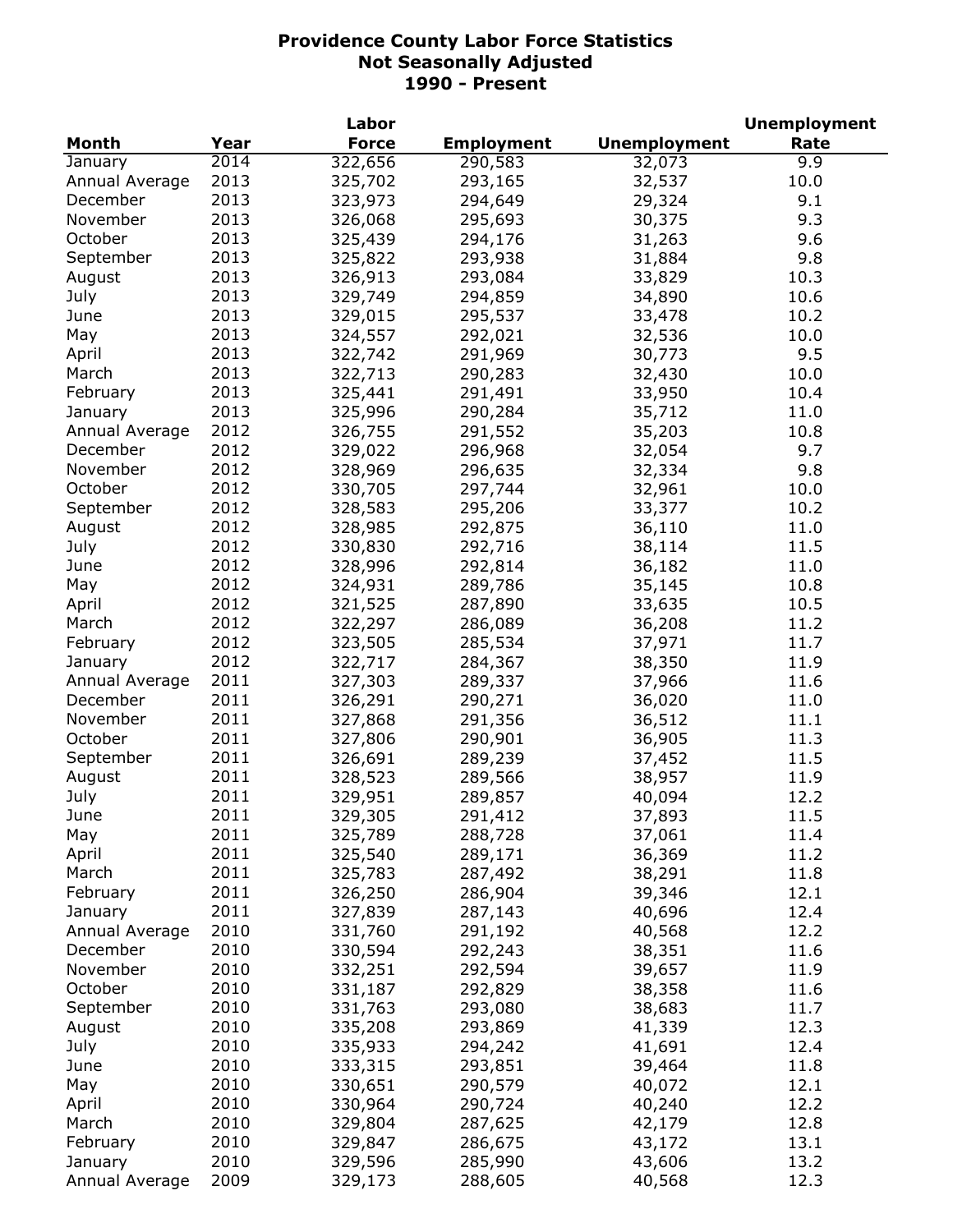|                |      | Labor        |                   |                     | <b>Unemployment</b> |
|----------------|------|--------------|-------------------|---------------------|---------------------|
| <b>Month</b>   | Year | <b>Force</b> | <b>Employment</b> | <b>Unemployment</b> | Rate                |
| December       | 2009 | 327,499      | 287,702           | 39,797              | 12.2                |
| November       | 2009 | 329,562      | 290,069           | 39,493              | 12.0                |
| October        | 2009 | 328,181      | 288,487           | 39,694              | 12.1                |
| September      | 2009 | 328,235      | 288,019           | 40,216              | 12.3                |
| August         | 2009 | 331,813      | 290,107           | 41,706              | 12.6                |
| July           | 2009 | 334,705      | 291,617           | 43,088              | 12.9                |
| June           | 2009 | 332,741      | 291,104           | 41,637              | 12.5                |
| May            | 2009 | 328,317      | 287,092           | 41,225              | 12.6                |
| April          | 2009 | 328,009      | 287,914           | 40,095              | 12.2                |
| March          | 2009 | 327,521      | 286,613           | 40,908              | 12.5                |
| February       | 2009 | 327,716      | 287,232           | 40,484              | 12.4                |
| January        | 2009 | 325,779      | 287,307           | 38,472              | 11.8                |
| Annual Average | 2008 | 326,229      | 299,594           | 26,635              | 8.2                 |
| December       | 2008 | 327,171      | 294,810           | 32,361              | 9.9                 |
| November       | 2008 | 327,598      | 297,894           | 29,704              | 9.1                 |
| October        | 2008 | 326,693      | 298,031           | 28,662              | 8.8                 |
| September      | 2008 | 326,094      | 298,339           | 27,755              | 8.5                 |
|                | 2008 | 328,442      | 298,964           | 29,478              | 9.0                 |
| August         | 2008 | 330,465      |                   |                     | 8.7                 |
| July           |      |              | 301,748           | 28,717              |                     |
| June           | 2008 | 328,214      | 302,502           | 25,712              | 7.8                 |
| May            | 2008 | 324,053      | 299,354           | 24,699              | 7.6                 |
| April          | 2008 | 323,198      | 301,463           | 21,735              | 6.7                 |
| March          | 2008 | 323,681      | 300,233           | 23,448              | 7.2                 |
| February       | 2008 | 323,503      | 300,134           | 23,369              | 7.2                 |
| January        | 2008 | 325,635      | 301,653           | 23,982              | 7.4                 |
| Annual Average | 2007 | 326,920      | 308,909           | 18,011              | 5.5                 |
| December       | 2007 | 327,816      | 308,018           | 19,798              | 6.0                 |
| November       | 2007 | 328,654      | 310,584           | 18,070              | 5.5                 |
| October        | 2007 | 327,311      | 309,770           | 17,541              | 5.4                 |
| September      | 2007 | 327,078      | 309,598           | 17,480              | 5.3                 |
| August         | 2007 | 327,345      | 308,516           | 18,829              | 5.8                 |
| July           | 2007 | 330,413      | 310,728           | 19,685              | 6.0                 |
| June           | 2007 | 328,604      | 311,643           | 16,961              | 5.2                 |
| May            | 2007 | 324,803      | 308,254           | 16,549              | 5.1                 |
| April          | 2007 | 324,199      | 307,661           | 16,538              | 5.1                 |
| March          | 2007 | 324,571      | 307,741           | 16,830              | 5.2                 |
| February       | 2007 | 325,564      | 307,191           | 18,373              | 5.6                 |
| January        | 2007 | 326,682      | 307,199           | 19,483              | 6.0                 |
| Annual Average | 2006 | 327,217      | 308,743           | 18,474              | 5.6                 |
| December       | 2006 | 329,132      | 313,026           | 16,106              | 4.9                 |
| November       | 2006 | 329,932      | 313,330           | 16,602              | 5.0                 |
| October        | 2006 | 328,254      | 312,484           | 15,770              | 4.8                 |
| September      | 2006 | 327,194      | 310,617           | 16,577              | 5.1                 |
| August         | 2006 | 329,359      | 310,092           | 19,267              | 5.8                 |
| July           | 2006 | 331,179      | 310,700           | 20,479              | $6.2$               |
| June           | 2006 | 329,699      | 310,673           | 19,026              | 5.8                 |
| May            | 2006 | 325,403      | 306,811           | 18,592              | 5.7                 |
| April          | 2006 | 324,584      | 306,154           | 18,430              | 5.7                 |
| March          | 2006 | 323,736      | 304,269           | 19,467              | 6.0                 |
| February       | 2006 | 324,163      | 303,474           | 20,689              | 6.4                 |
| January        | 2006 | 323,970      | 303,287           | 20,683              | 6.4                 |
| Annual Average | 2005 | 321,997      | 304,150           | 17,847              | 5.5                 |
| December       | 2005 | 326,029      | 308,487           | 17,542              | 5.4                 |
| November       | 2005 | 326,846      | 309,402           | 17,444              | 5.3                 |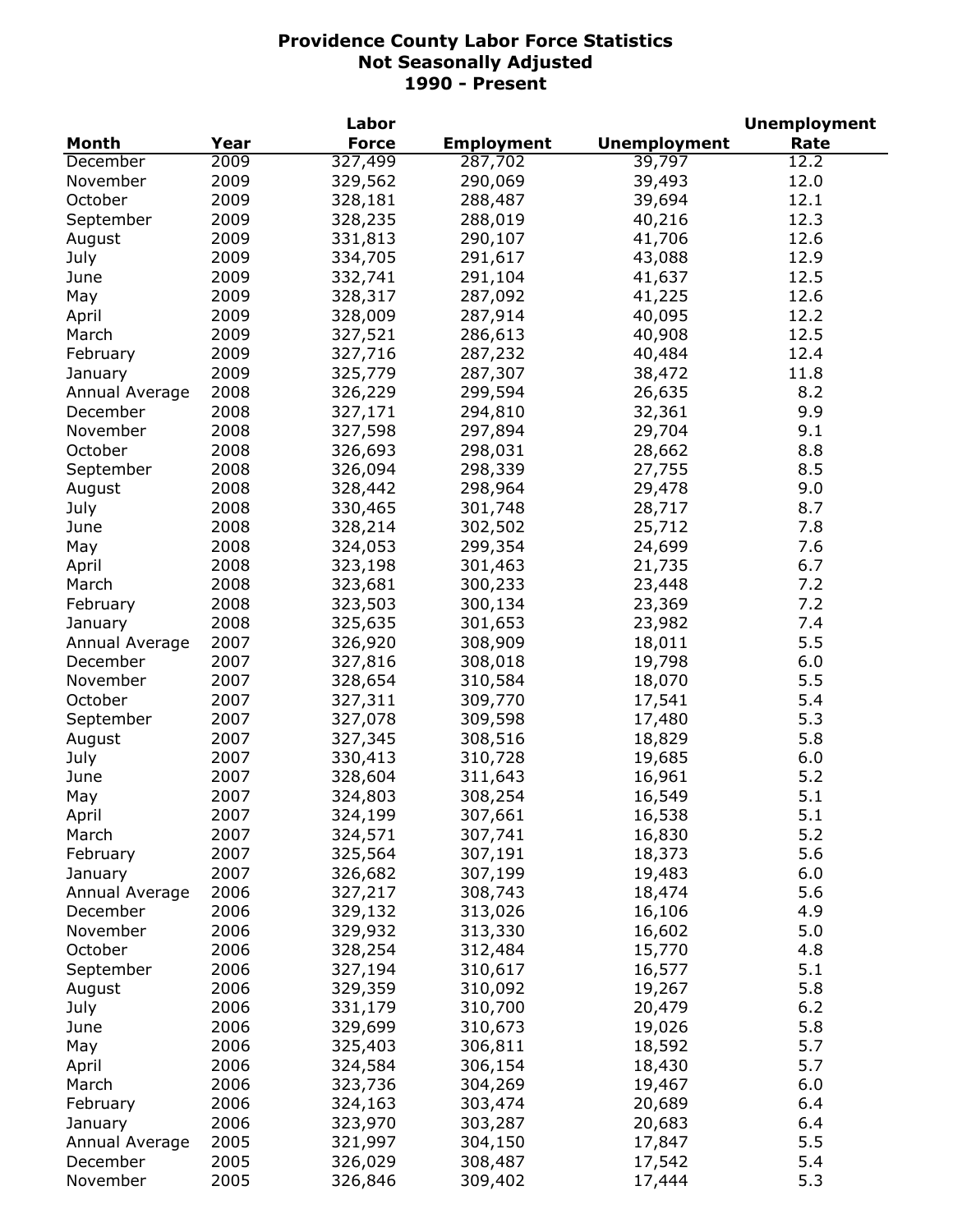|                |      | Labor        |                   |                     | <b>Unemployment</b> |
|----------------|------|--------------|-------------------|---------------------|---------------------|
| <b>Month</b>   | Year | <b>Force</b> | <b>Employment</b> | <b>Unemployment</b> | Rate                |
| October        | 2005 | 325,381      | 308,222           | 17,159              | 5.3                 |
| September      | 2005 | 324,714      | 306,733           | 17,981              | 5.5                 |
| August         | 2005 | 325,935      | 307,333           | 18,602              | 5.7                 |
| July           | 2005 | 326,518      | 307,068           | 19,450              | 6.0                 |
| June           | 2005 | 323,462      | 305,744           | 17,718              | 5.5                 |
| May            | 2005 | 318,669      | 302,312           | 16,357              | 5.1                 |
| April          | 2005 | 317,552      | 301,156           | 16,396              | 5.2                 |
| March          | 2005 | 316,780      | 298,709           | 18,071              | 5.7                 |
| February       | 2005 | 316,302      | 297,650           | 18,652              | 5.9                 |
| January        | 2005 | 315,772      | 296,982           | 18,790              | 6.0                 |
| Annual Average | 2004 | 317,672      | 299,593           | 18,079              | 5.7                 |
| December       | 2004 | 317,316      | 302,192           | 15,124              | 4.8                 |
| November       | 2004 | 318,046      | 303,377           | 14,669              | 4.6                 |
| October        | 2004 | 316,296      | 301,988           | 14,308              | 4.5                 |
| September      | 2004 | 315,474      | 300,458           | 15,016              | 4.8                 |
|                | 2004 | 318,536      | 300,867           | 17,669              | 5.5                 |
| August         | 2004 |              |                   | 19,709              | 6.1                 |
| July           |      | 321,700      | 301,991           |                     |                     |
| June           | 2004 | 319,747      | 300,743           | 19,004              | 5.9                 |
| May            | 2004 | 315,853      | 297,327           | 18,526              | 5.9                 |
| April          | 2004 | 316,307      | 297,103           | 19,204              | 6.1                 |
| March          | 2004 | 316,725      | 295,708           | 21,017              | 6.6                 |
| February       | 2004 | 316,965      | 296,316           | 20,649              | 6.5                 |
| January        | 2004 | 319,099      | 297,042           | 22,057              | 6.9                 |
| Annual Average | 2003 | 320,787      | 301,125           | 19,662              | 6.1                 |
| December       | 2003 | 319,848      | 302,541           | 17,307              | 5.4                 |
| November       | 2003 | 321,249      | 303,463           | 17,786              | 5.5                 |
| October        | 2003 | 319,379      | 302,223           | 17,156              | 5.4                 |
| September      | 2003 | 318,769      | 301,297           | 17,472              | 5.5                 |
| August         | 2003 | 321,354      | 301,562           | 19,792              | 6.2                 |
| July           | 2003 | 323,782      | 302,673           | 21,109              | 6.5                 |
| June           | 2003 | 324,144      | 303,515           | 20,629              | 6.4                 |
| May            | 2003 | 319,343      | 299,898           | 19,445              | 6.1                 |
| April          | 2003 | 319,730      | 300,530           | 19,200              | 6.0                 |
| March          | 2003 | 320,206      | 299,073           | 21,133              | 6.6                 |
| February       | 2003 | 320,979      | 299,149           | 21,830              | 6.8                 |
| January        | 2003 | 320,658      | 297,574           | 23,084              | 7.2                 |
| Annual Average | 2002 | 314,066      | 296,540           | 17,526              | 5.6                 |
| December       | 2002 | 319,319      | 300,735           | 18,584              | 5.8                 |
| November       | 2002 | 319,377      | 301,397           | 17,980              | 5.6                 |
| October        | 2002 | 317,611      | 300,128           | 17,483              | 5.5                 |
| September      | 2002 | 316,717      | 299,439           | 17,278              | 5.5                 |
| August         | 2002 | 316,866      | 298,454           | 18,412              | 5.8                 |
| July           | 2002 | 316,438      | 298,593           | 17,845              | 5.6                 |
| June           | 2002 | 313,658      | 297,682           | 15,976              | 5.1                 |
| May            | 2002 | 310,000      | 294,142           | 15,858              | 5.1                 |
| April          | 2002 | 309,104      | 293,099           | 16,005              | 5.2                 |
| March          | 2002 | 309,756      | 292,620           | 17,136              | 5.5                 |
| February       | 2002 | 310,549      | 292,840           | 17,709              | 5.7                 |
| January        | 2002 | 309,396      | 289,350           | 20,046              | 6.5                 |
| Annual Average | 2001 | 309,256      | 293,939           | 15,317              | 5.0                 |
| December       | 2001 | 310,633      | 295,696           | 14,937              | 4.8                 |
| November       | 2001 | 310,308      | 295,757           | 14,551              | 4.7                 |
| October        | 2001 | 309,674      | 295,205           | 14,469              | 4.7                 |
|                | 2001 | 308,816      | 295,146           | 13,670              | 4.4                 |
| September      |      |              |                   |                     |                     |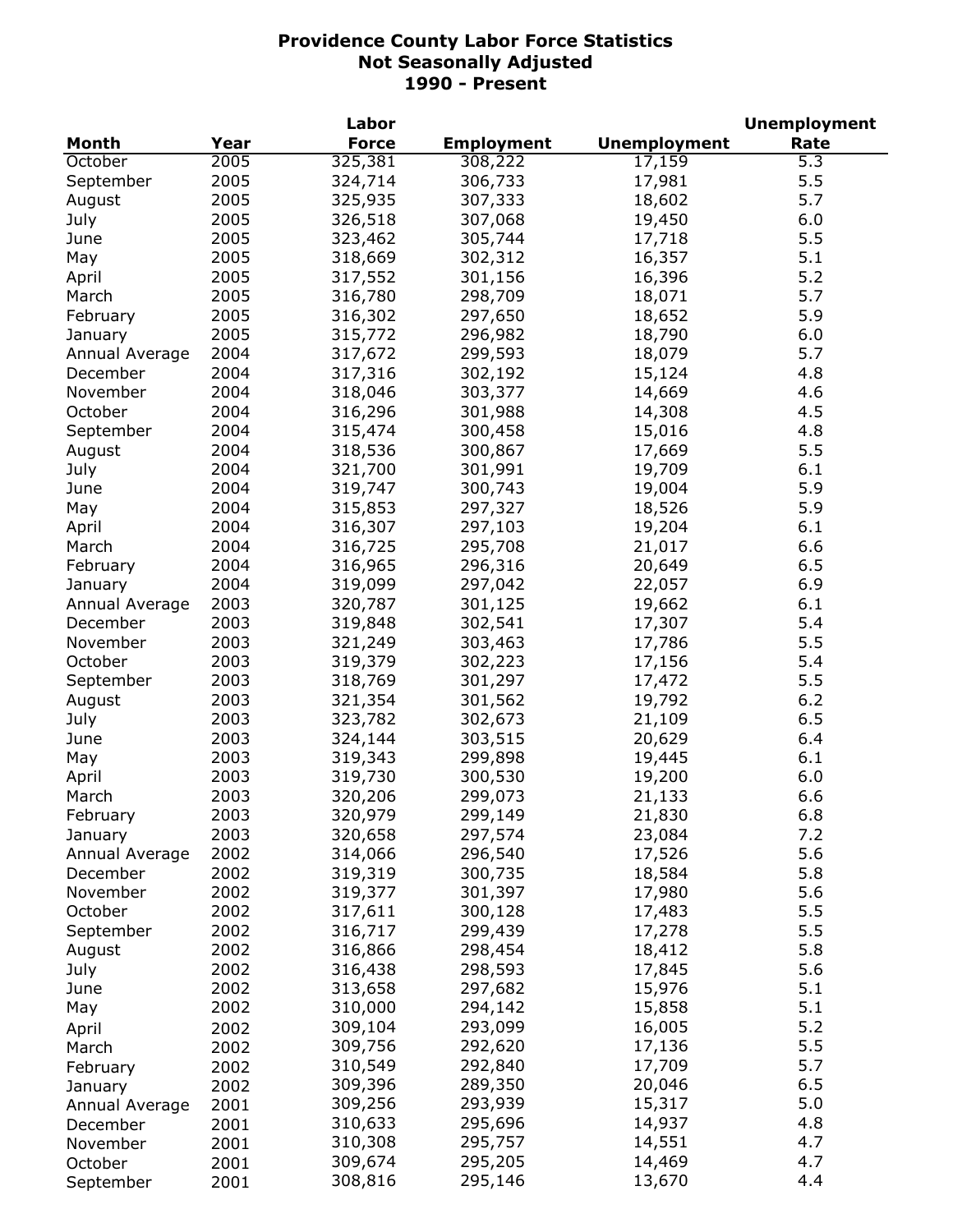|                |      | Labor        |                   |                     | <b>Unemployment</b> |
|----------------|------|--------------|-------------------|---------------------|---------------------|
| <b>Month</b>   | Year | <b>Force</b> | <b>Employment</b> | <b>Unemployment</b> | Rate                |
| August         | 2001 | 309,143      | 293,465           | 15,678              | 5.1                 |
| July           | 2001 | 312,202      | 295,369           | 16,833              | 5.4                 |
| June           | 2001 | 310,809      | 294,986           | 15,823              | 5.1                 |
| May            | 2001 | 306,553      | 291,831           | 14,722              | 4.8                 |
| April          | 2001 | 307,261      | 292,634           | 14,627              | 4.8                 |
| March          | 2001 | 308,963      | 292,409           | 16,554              | 5.4                 |
| February       | 2001 | 308,023      | 292,450           | 15,573              | 5.1                 |
| January        | 2001 | 308,677      | 292,315           | 16,362              | 5.3                 |
| Annual Average | 2000 | 309,119      | 295,719           | 13,400              | 4.3                 |
| December       | 2000 | 309,351      | 298,292           | 11,059              | 3.6                 |
|                |      | 309,303      | 298,017           | 11,286              | 3.6                 |
| November       | 2000 | 307,770      | 296,705           | 11,065              | 3.6                 |
| October        | 2000 |              |                   |                     | 3.8                 |
| September      | 2000 | 307,197      | 295,604           | 11,593              |                     |
| August         | 2000 | 310,262      | 296,012           | 14,250              | 4.6                 |
| July           | 2000 | 310,978      | 296,528           | 14,450              | 4.6                 |
| June           | 2000 | 310,921      | 297,626           | 13,295              | 4.3                 |
| May            | 2000 | 307,973      | 294,646           | 13,327              | 4.3                 |
| April          | 2000 | 308,400      | 296,086           | 12,314              | 4.0                 |
| March          | 2000 | 308,159      | 293,653           | 14,506              | 4.7                 |
| February       | 2000 | 308,981      | 292,719           | 16,262              | 5.3                 |
| January        | 2000 | 310,123      | 292,735           | 17,388              | 5.6                 |
| Annual Average | 1999 | 307,075      | 292,773           | 14,302              | 4.7                 |
| December       | 1999 | 311,227      | 298,286           | 12,941              | 4.2                 |
| November       | 1999 | 311,260      | 297,842           | 13,418              | 4.3                 |
| October        | 1999 | 308,895      | 295,000           | 13,895              | 4.5                 |
| September      | 1999 | 307,335      | 293,004           | 14,331              | 4.7                 |
| August         | 1999 | 308,395      | 293,606           | 14,789              | 4.8                 |
| July           | 1999 | 309,060      | 293,367           | 15,693              | 5.1                 |
| June           | 1999 | 307,306      | 293,078           | 14,228              | 4.6                 |
| May            | 1999 | 304,307      | 291,115           | 13,192              | 4.3                 |
| April          | 1999 | 303,392      | 290,737           | 12,655              | 4.2                 |
| March          | 1999 | 303,771      | 290,269           | 13,502              | 4.4                 |
| February       | 1999 | 303,821      | 288,674           | 15,147              | 5.0                 |
| January        | 1999 | 306,124      | 288,293           | 17,831              | 5.8                 |
| Annual Average | 1998 | 304,145      | 288,920           | 15,225              | 5.0                 |
| December       | 1998 | 307,687      | 295,645           | 12,042              | 3.9                 |
| November       | 1998 | 308,095      | 295,293           | 12,802              | 4.2                 |
| October        | 1998 | 306,141      | 291,758           | 14,383              | 4.7                 |
| September      | 1998 | 305,161      | 290,234           | 14,927              | 4.9                 |
| August         | 1998 | 304,874      | 289,915           | 14,959              | 4.9                 |
|                | 1998 | 304,951      | 289,773           | 15,178              | 5.0                 |
| July           | 1998 | 303,312      | 289,152           | 14,160              | 4.7                 |
| June           |      | 300,713      | 286,333           | 14,380              | 4.8                 |
| May            | 1998 | 300,199      | 285,544           | 14,655              | 4.9                 |
| April          | 1998 |              |                   | 18,032              | 6.0                 |
| March          | 1998 | 302,692      | 284,660           |                     |                     |
| February       | 1998 | 302,303      | 284,380           | 17,923              | 5.9                 |
| January        | 1998 | 303,614      | 284,358           | 19,256              | 6.3                 |
| Annual Average | 1997 | 303,887      | 286,301           | 17,586              | 5.8                 |
| December       | 1997 | 305,315      | 290,633           | 14,682              | 4.8                 |
| November       | 1997 | 306,567      | 291,834           | 14,733              | 4.8                 |
| October        | 1997 | 305,839      | 289,870           | 15,969              | 5.2                 |
| September      | 1997 | 305,789      | 289,329           | 16,460              | 5.4                 |
| August         | 1997 | 306,763      | 289,603           | 17,160              | 5.6                 |
| July           | 1997 | 307,791      | 289,152           | 18,639              | 6.1                 |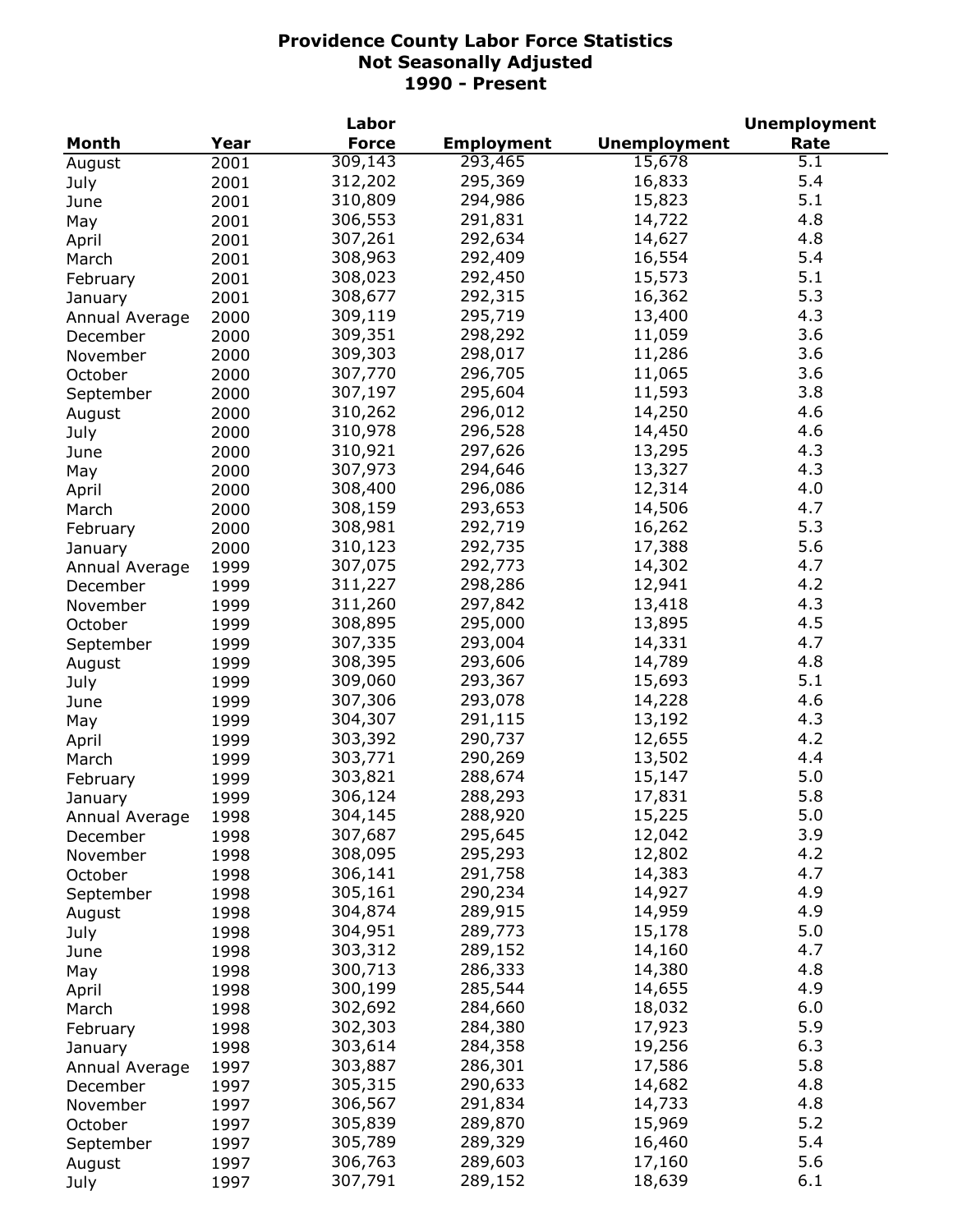|                |      | Labor        |                   |                     | <b>Unemployment</b> |
|----------------|------|--------------|-------------------|---------------------|---------------------|
| Month          | Year | <b>Force</b> | <b>Employment</b> | <b>Unemployment</b> | Rate                |
| June           | 1997 | 305,335      | 287,172           | 18,163              | 5.9                 |
| May            | 1997 | 301,644      | 283,977           | 17,667              | 5.9                 |
| April          | 1997 | 300,414      | 283,266           | 17,148              | 5.7                 |
| March          | 1997 | 301,047      | 281,676           | 19,371              | 6.4                 |
| February       | 1997 | 299,625      | 279,812           | 19,813              | 6.6                 |
| January        | 1997 | 300,520      | 279,292           | 21,228              | 7.1                 |
| Annual Average | 1996 | 297,802      | 280,944           | 16,858              | 5.7                 |
| December       | 1996 | 302,072      | 286,137           | 15,935              | 5.3                 |
| November       | 1996 | 302,662      | 286,867           | 15,795              | 5.2                 |
|                | 1996 | 300,866      | 285,533           | 15,333              | 5.1                 |
| October        |      | 299,273      | 283,537           | 15,736              | 5.3                 |
| September      | 1996 |              |                   |                     | 5.2                 |
| August         | 1996 | 298,946      | 283,271           | 15,675              |                     |
| July           | 1996 | 299,132      | 282,212           | 16,920              | 5.7                 |
| June           | 1996 | 297,799      | 282,393           | 15,406              | 5.2                 |
| May            | 1996 | 294,615      | 278,941           | 15,674              | 5.3                 |
| April          | 1996 | 293,467      | 277,436           | 16,031              | 5.5                 |
| March          | 1996 | 294,871      | 276,602           | 18,269              | 6.2                 |
| February       | 1996 | 294,982      | 275,187           | 19,795              | 6.7                 |
| January        | 1996 | 294,934      | 273,213           | 21,721              | 7.4                 |
| Annual Average | 1995 | 295,461      | 275,311           | 20,150              | 6.8                 |
| December       | 1995 | 296,548      | 279,927           | 16,621              | 5.6                 |
| November       | 1995 | 297,180      | 280,631           | 16,549              | 5.6                 |
| October        | 1995 | 296,281      | 278,541           | 17,740              | 6.0                 |
| September      | 1995 | 295,481      | 276,264           | 19,217              | 6.5                 |
| August         | 1995 | 297,144      | 276,968           | 20,176              | 6.8                 |
| July           | 1995 | 298,003      | 275,741           | 22,262              | 7.5                 |
| June           | 1995 | 296,042      | 275,163           | 20,879              | 7.1                 |
| May            | 1995 | 291,990      | 271,654           | 20,336              | 7.0                 |
| April          | 1995 | 292,804      | 272,335           | 20,469              | 7.0                 |
| March          | 1995 | 293,340      | 271,892           | 21,448              | 7.3                 |
| February       | 1995 | 294,746      | 272,540           | 22,206              | 7.5                 |
| January        | 1995 | 295,969      | 272,073           | 23,896              | 8.1                 |
| Annual Average | 1994 | 298,025      | 277,036           | 20,989              | 7.0                 |
| December       | 1994 | 296,719      | 279,539           | 17,180              | 5.8                 |
| November       | 1994 | 298,765      | 280,673           | 18,092              | 6.1                 |
|                | 1994 | 298,443      | 278,888           | 19,555              | 6.6                 |
| October        | 1994 | 296,825      | 276,807           | 20,018              | 6.7                 |
| September      | 1994 | 299,927      | 278,688           | 21,239              | 7.1                 |
| August         |      | 299,813      | 277,820           | 21,993              | 7.3                 |
| July           | 1994 | 298,802      |                   | 20,454              | 6.8                 |
| June           | 1994 |              | 278,348           |                     |                     |
| May            | 1994 | 295,089      | 275,601           | 19,488              | 6.6                 |
| April          | 1994 | 294,199      | 274,389           | 19,810              | 6.7                 |
| March          | 1994 | 296,851      | 273,774           | 23,077              | 7.8                 |
| February       | 1994 | 299,631      | 275,302           | 24,329              | 8.1                 |
| January        | 1994 | 301,242      | 274,606           | 26,636              | 8.8                 |
| Annual Average | 1993 | 303,564      | 279,561           | 24,003              | 7.9                 |
| December       | 1993 | 302,239      | 281,198           | 21,041              | 7.0                 |
| November       | 1993 | 303,243      | 281,752           | 21,491              | 7.1                 |
| October        | 1993 | 303,049      | 280,424           | 22,625              | 7.5                 |
| September      | 1993 | 302,090      | 279,922           | 22,168              | 7.3                 |
| August         | 1993 | 305,314      | 282,896           | 22,418              | 7.3                 |
| July           | 1993 | 306,172      | 282,943           | 23,229              | 7.6                 |
| June           | 1993 | 306,503      | 282,551           | 23,952              | 7.8                 |
| May            | 1993 | 302,950      | 278,930           | 24,020              | 7.9                 |